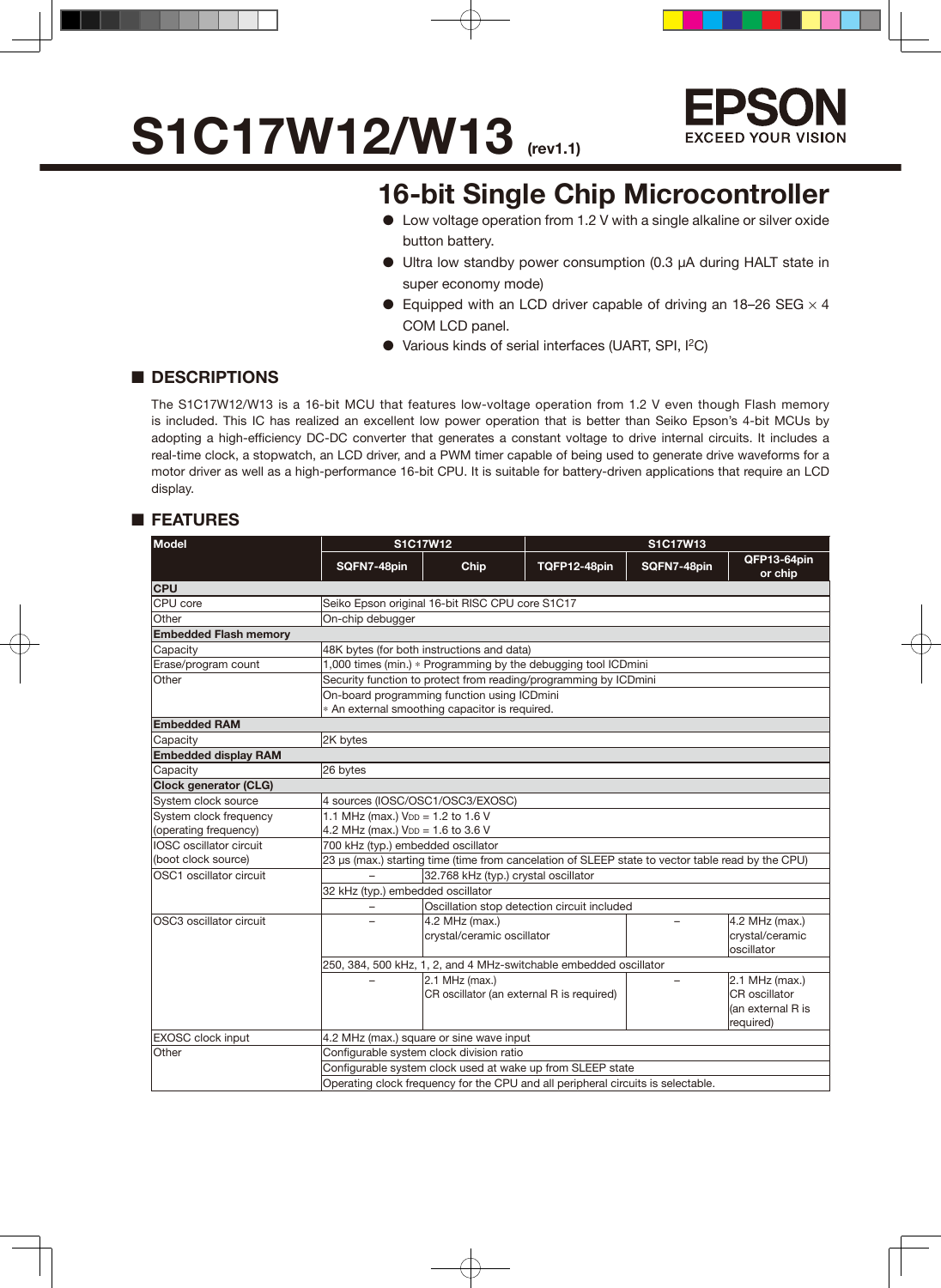| Model                                            |                           |                                                                                                                    | S1C17W12                                                                     | S1C17W13                      |                                                                                                                     |                                          |  |  |  |  |  |  |
|--------------------------------------------------|---------------------------|--------------------------------------------------------------------------------------------------------------------|------------------------------------------------------------------------------|-------------------------------|---------------------------------------------------------------------------------------------------------------------|------------------------------------------|--|--|--|--|--|--|
|                                                  |                           | SQFN7-48pin                                                                                                        | Chip                                                                         | TQFP12-48pin                  | SQFN7-48pin                                                                                                         | QFP13-64pin<br>or chip                   |  |  |  |  |  |  |
| I/O port (PPORT)                                 |                           |                                                                                                                    |                                                                              |                               |                                                                                                                     |                                          |  |  |  |  |  |  |
| Number of general- I/O ports                     |                           | 25 bits (max.)<br>31 bits (max.)<br>31 bits (max.)<br>25 bits (max.)                                               |                                                                              |                               |                                                                                                                     |                                          |  |  |  |  |  |  |
| purpose ports                                    | Output ports 1 bit (max.) |                                                                                                                    |                                                                              |                               |                                                                                                                     |                                          |  |  |  |  |  |  |
|                                                  | Other                     |                                                                                                                    | Pins are shared with the peripheral I/O.                                     |                               |                                                                                                                     |                                          |  |  |  |  |  |  |
| Number of input interrupt ports                  |                           | 23 bits (max.)                                                                                                     | 27 bits (max.)                                                               | 21 bits (max.)                | 23 bits (max.)                                                                                                      | 27 bits (max.)                           |  |  |  |  |  |  |
| Number of ports that support uni-23 bits         |                           |                                                                                                                    | 21 bits<br>23 bits                                                           |                               |                                                                                                                     |                                          |  |  |  |  |  |  |
| versal port multiplexer (UPMUX)<br>LED drive pin |                           | 2 bits.<br>Nch open drain,                                                                                         |                                                                              |                               | A peripheral circuit I/O function selected via software can be assigned to each port.<br>2 bits.<br>Nch open drain, |                                          |  |  |  |  |  |  |
|                                                  |                           | output current 5 mA (max.)                                                                                         |                                                                              | output current<br>5 mA (max.) |                                                                                                                     |                                          |  |  |  |  |  |  |
| <b>Timers</b>                                    |                           |                                                                                                                    |                                                                              |                               |                                                                                                                     |                                          |  |  |  |  |  |  |
| Watchdog timer (WDT2)                            |                           | Generates NMI or watchdog timer reset.                                                                             |                                                                              |                               |                                                                                                                     |                                          |  |  |  |  |  |  |
|                                                  |                           | Programmable NMI/reset generation cycle                                                                            |                                                                              |                               |                                                                                                                     |                                          |  |  |  |  |  |  |
| Real-time clock (RTCA)                           |                           |                                                                                                                    | 128-1 Hz counter, second/minute/hour/day/day of the week/month/year counters |                               |                                                                                                                     |                                          |  |  |  |  |  |  |
|                                                  |                           |                                                                                                                    | Theoretical regulation function for 1-second correction                      |                               |                                                                                                                     |                                          |  |  |  |  |  |  |
|                                                  |                           | Alarm and stopwatch functions                                                                                      |                                                                              |                               |                                                                                                                     |                                          |  |  |  |  |  |  |
| 16-bit timer (T16)                               |                           | 3 channels                                                                                                         |                                                                              |                               |                                                                                                                     |                                          |  |  |  |  |  |  |
|                                                  |                           | Generates the SPIA master clock.                                                                                   |                                                                              |                               |                                                                                                                     |                                          |  |  |  |  |  |  |
| 16-bit PWM timer (T16B)                          |                           | 2 channels                                                                                                         |                                                                              |                               |                                                                                                                     |                                          |  |  |  |  |  |  |
|                                                  |                           | Event counter/capture function                                                                                     |                                                                              |                               |                                                                                                                     |                                          |  |  |  |  |  |  |
|                                                  |                           | PWM waveform generation function<br>Number of PWM output or capture input ports: 2 ports/channel                   |                                                                              |                               |                                                                                                                     |                                          |  |  |  |  |  |  |
| Supply voltage detector (SVD)                    |                           |                                                                                                                    |                                                                              |                               |                                                                                                                     |                                          |  |  |  |  |  |  |
| Detection level                                  |                           | 30 levels (1.2 to 3.6 V)                                                                                           |                                                                              |                               |                                                                                                                     |                                          |  |  |  |  |  |  |
| Detection accuracy                               |                           | ±3%                                                                                                                |                                                                              |                               |                                                                                                                     |                                          |  |  |  |  |  |  |
| Other                                            |                           | Intermittent operation mode                                                                                        |                                                                              |                               |                                                                                                                     |                                          |  |  |  |  |  |  |
|                                                  |                           | Generates an interrupt or reset according to the detection level evaluation.                                       |                                                                              |                               |                                                                                                                     |                                          |  |  |  |  |  |  |
| <b>Serial interfaces</b>                         |                           |                                                                                                                    |                                                                              |                               |                                                                                                                     |                                          |  |  |  |  |  |  |
| <b>UART (UART2)</b>                              |                           | 2 channels                                                                                                         |                                                                              |                               |                                                                                                                     |                                          |  |  |  |  |  |  |
|                                                  |                           | Baud-rate generator included, IrDA1.0 supported                                                                    |                                                                              |                               |                                                                                                                     |                                          |  |  |  |  |  |  |
|                                                  |                           | Open drain output, signal polarity, and baud rate division ratio are configurable.                                 |                                                                              |                               |                                                                                                                     |                                          |  |  |  |  |  |  |
| Synchronous serial interface<br>(SPIA)           |                           | 1 channel                                                                                                          |                                                                              |                               |                                                                                                                     |                                          |  |  |  |  |  |  |
|                                                  |                           | 2 to 16-bit variable data length<br>The 16-bit timer (T16) can be used for the baud-rate generator in master mode. |                                                                              |                               |                                                                                                                     |                                          |  |  |  |  |  |  |
| <sup>2</sup> C (12C)                             |                           | 1 channel                                                                                                          |                                                                              |                               |                                                                                                                     |                                          |  |  |  |  |  |  |
|                                                  |                           | Baud-rate generator included                                                                                       |                                                                              |                               |                                                                                                                     |                                          |  |  |  |  |  |  |
| <b>Sound generator (SNDA)</b>                    |                           |                                                                                                                    |                                                                              |                               |                                                                                                                     |                                          |  |  |  |  |  |  |
| Buzzer output function                           |                           | 512 Hz to 16 kHz output frequencies                                                                                |                                                                              |                               |                                                                                                                     |                                          |  |  |  |  |  |  |
|                                                  |                           | One-shot output function                                                                                           |                                                                              |                               |                                                                                                                     |                                          |  |  |  |  |  |  |
| Melody generation function                       |                           | Pitch:<br>128 Hz to 16 kHz ≈ C3 to C6                                                                              |                                                                              |                               |                                                                                                                     |                                          |  |  |  |  |  |  |
|                                                  |                           | Duration: 7 notes/rests (Half note/rest to thirty-second note/rest)                                                |                                                                              |                               |                                                                                                                     |                                          |  |  |  |  |  |  |
|                                                  |                           | Tempo: 16 tempos (30 to 480)                                                                                       |                                                                              |                               |                                                                                                                     |                                          |  |  |  |  |  |  |
|                                                  |                           | Tie/slur may be specified.                                                                                         |                                                                              |                               |                                                                                                                     |                                          |  |  |  |  |  |  |
| IR remote controller (REMC2)                     |                           |                                                                                                                    |                                                                              |                               |                                                                                                                     |                                          |  |  |  |  |  |  |
| Number of transmitter channels<br>Other          |                           | $\overline{1}$ channel                                                                                             | EL lamp drive waveform can be generated for an application example.          |                               |                                                                                                                     |                                          |  |  |  |  |  |  |
| <b>LCD driver (LCD4A)</b>                        |                           |                                                                                                                    |                                                                              |                               |                                                                                                                     |                                          |  |  |  |  |  |  |
| LCD output                                       |                           | 18 SEG $\times$                                                                                                    | 26 SEG $\times$                                                              | 20 SEG $\times$               | 18 SEG $\times$                                                                                                     | 26 SEG $\times$                          |  |  |  |  |  |  |
|                                                  |                           | 1-4 COM (max.)                                                                                                     | 1-4 COM (max.)                                                               | 1-4 COM (max.)                | 1-4 COM (max.)                                                                                                      | 1-4 COM (max.)                           |  |  |  |  |  |  |
| LCD contrast                                     |                           | 16 levels                                                                                                          |                                                                              |                               | 16 levels                                                                                                           |                                          |  |  |  |  |  |  |
| LCD drive power supply                           |                           | 1/3 bias power supply included<br>(External voltage can be applied.)                                               |                                                                              | External power<br>supply      | 1/3 bias power supply included<br>(External voltage can be applied.)                                                |                                          |  |  |  |  |  |  |
| <b>R/F converter (RFC)</b>                       |                           |                                                                                                                    |                                                                              |                               |                                                                                                                     |                                          |  |  |  |  |  |  |
| Conversion method                                |                           |                                                                                                                    | CR oscillation type with 24-bit counters                                     |                               |                                                                                                                     | CR oscillation type with 24-bit counters |  |  |  |  |  |  |
| Number of conversion channels                    |                           | 1 channel                                                                                                          |                                                                              |                               | 1 channel                                                                                                           |                                          |  |  |  |  |  |  |
|                                                  |                           |                                                                                                                    | (Up to two sensors can be connected.)                                        |                               |                                                                                                                     | (Up to two sensors can be connected.)    |  |  |  |  |  |  |
| Supported sensors                                |                           | DC-bias resistive sensors,                                                                                         |                                                                              | DC-bias resistive sensors,    |                                                                                                                     |                                          |  |  |  |  |  |  |
| Other                                            |                           | AC-bias resistive sensors                                                                                          |                                                                              |                               | AC-bias resistive sensors                                                                                           |                                          |  |  |  |  |  |  |
|                                                  |                           | Low power consumption type                                                                                         |                                                                              |                               |                                                                                                                     |                                          |  |  |  |  |  |  |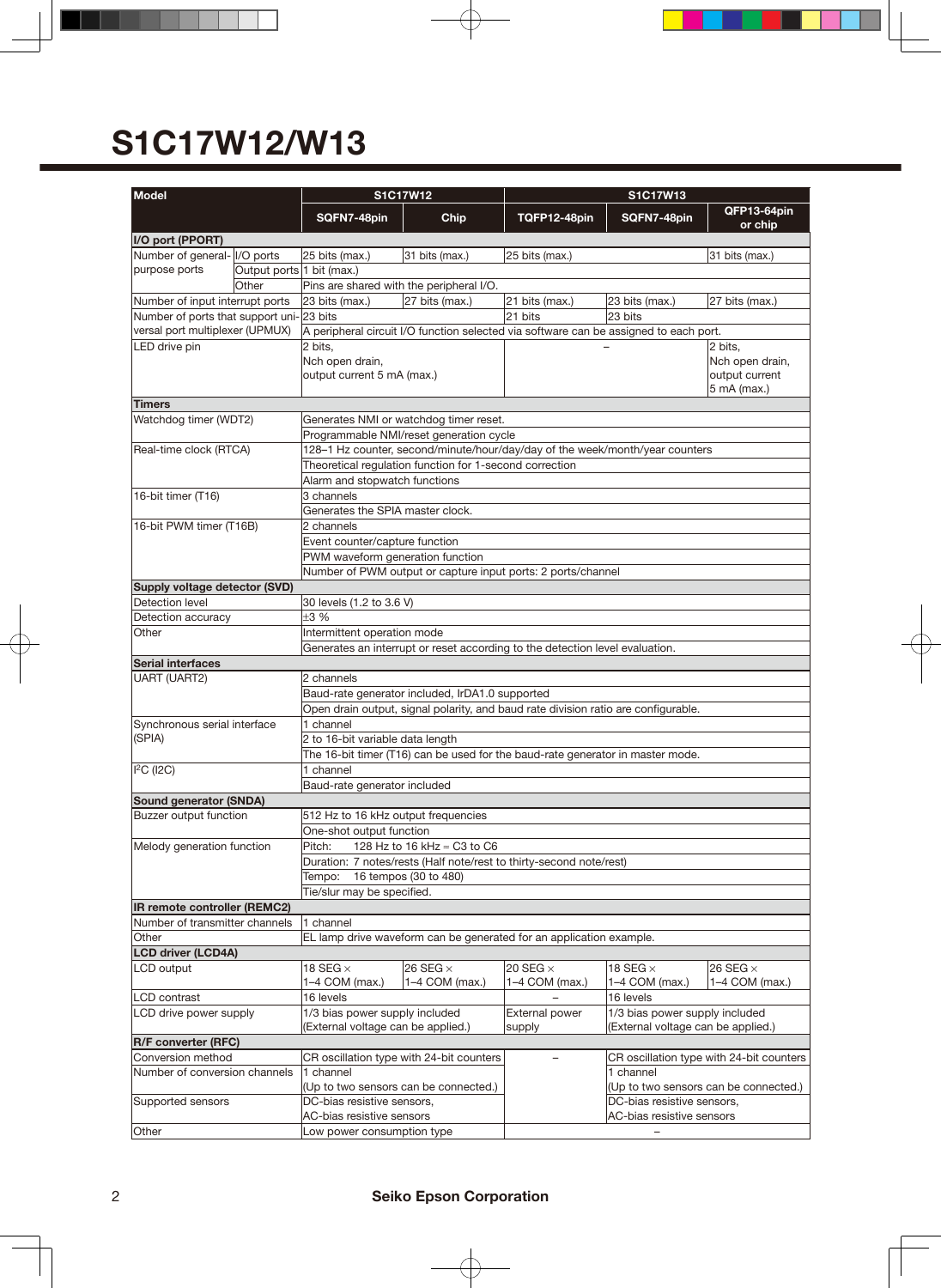| <b>Model</b>                                        |                                              | S1C17W12                                                                                              | S1C17W13                          |                          |                        |  |  |  |  |
|-----------------------------------------------------|----------------------------------------------|-------------------------------------------------------------------------------------------------------|-----------------------------------|--------------------------|------------------------|--|--|--|--|
|                                                     | SQFN7-48pin                                  | Chip                                                                                                  | TQFP12-48pin                      | SQFN7-48pin              | QFP13-64pin<br>or chip |  |  |  |  |
| Multiplier/divider (COPRO2)                         |                                              |                                                                                                       |                                   |                          |                        |  |  |  |  |
| Arithmetic functions                                | 16-bit $\times$ 16-bit multiplier            |                                                                                                       |                                   |                          |                        |  |  |  |  |
|                                                     |                                              | 16-bit $\times$ 16-bit + 32-bit multiply and accumulation unit                                        |                                   |                          |                        |  |  |  |  |
|                                                     | 32-bit ÷ 32-bit divider                      |                                                                                                       |                                   |                          |                        |  |  |  |  |
| Reset                                               |                                              |                                                                                                       |                                   |                          |                        |  |  |  |  |
| #RESET pin                                          | Reset when the reset pin is set to low.      |                                                                                                       |                                   |                          |                        |  |  |  |  |
| Power-on reset                                      | Reset at power on.                           |                                                                                                       |                                   |                          |                        |  |  |  |  |
| Key entry reset                                     |                                              | Reset when the P00 to P01/P02/P03 keys are pressed simultaneously (can be enabled/disabled us-        |                                   |                          |                        |  |  |  |  |
|                                                     | ing a register).                             |                                                                                                       |                                   |                          |                        |  |  |  |  |
| Watchdog timer reset                                |                                              | Reset when the watchdog timer overflows (can be enabled/disabled using a register).                   |                                   |                          |                        |  |  |  |  |
| Supply voltage detector reset                       |                                              | Reset when the supply voltage detector detects the set voltage level (can be enabled/disabled using a |                                   |                          |                        |  |  |  |  |
|                                                     | register).                                   |                                                                                                       |                                   |                          |                        |  |  |  |  |
| Interrupt                                           |                                              |                                                                                                       |                                   |                          |                        |  |  |  |  |
| Non-maskable interrupt                              |                                              | 4 systems (Reset, address misaligned interrupt, debug, NMI)                                           |                                   |                          |                        |  |  |  |  |
| Programmable external interrupt 1 system (8 levels) |                                              |                                                                                                       |                                   |                          |                        |  |  |  |  |
| Programmable internal interrupt                     | 18 systems                                   |                                                                                                       | 17 systems                        | 18 systems               |                        |  |  |  |  |
|                                                     | (8 levels)                                   |                                                                                                       | (8 levels)                        | (8 levels)               |                        |  |  |  |  |
| Power supply voltage                                |                                              |                                                                                                       |                                   |                          |                        |  |  |  |  |
| V <sub>DD</sub> operating voltage                   | 1.2 to 3.6 V                                 |                                                                                                       |                                   |                          |                        |  |  |  |  |
| V <sub>DD</sub> operating voltage for Flash         |                                              | $2.4$ to 3.6 V (VPP = 7.5 V external power supply is required.)                                       |                                   |                          |                        |  |  |  |  |
| programming                                         |                                              |                                                                                                       |                                   |                          |                        |  |  |  |  |
| V <sub>DD</sub> operating voltage for super         | $\equiv$                                     | 2.5 to 3.6 V                                                                                          |                                   | $\overline{\phantom{0}}$ | 2.5 to 3.6 V           |  |  |  |  |
| economy mode                                        |                                              |                                                                                                       |                                   |                          |                        |  |  |  |  |
| <b>Operating temperature</b>                        |                                              |                                                                                                       |                                   |                          |                        |  |  |  |  |
| Operating temperature range                         | -40 to 85 °C                                 |                                                                                                       |                                   |                          |                        |  |  |  |  |
| <b>Current consumption (Typ. value)</b>             |                                              |                                                                                                       |                                   |                          |                        |  |  |  |  |
| SLEEP mode                                          | $0.15 \mu A$                                 |                                                                                                       |                                   |                          |                        |  |  |  |  |
|                                                     |                                              | $IOSC = OFF$ , $OSC1 = OFF$ , $OSC3 = OFF$                                                            |                                   |                          |                        |  |  |  |  |
| <b>HALT</b> mode                                    | $1.5 \mu A$                                  | 0.5 <sub>uA</sub>                                                                                     |                                   |                          |                        |  |  |  |  |
|                                                     | $OSC1 = 32$ kHz                              | $OSC1 = 32.768$ kHz                                                                                   |                                   |                          |                        |  |  |  |  |
|                                                     | (internal oscillator), (crystal oscillator), |                                                                                                       |                                   |                          |                        |  |  |  |  |
|                                                     | $RTC = ON$                                   | $RTC = ON$                                                                                            |                                   |                          |                        |  |  |  |  |
|                                                     |                                              | $0.3 \mu A$                                                                                           |                                   |                          | $0.3 \mu A$            |  |  |  |  |
|                                                     |                                              | $OSC1 = 32.768$ kHz                                                                                   |                                   |                          | OSC1 = 32.768 kHz      |  |  |  |  |
|                                                     |                                              | (crystal oscillator),                                                                                 |                                   |                          | (crystal oscillator),  |  |  |  |  |
|                                                     |                                              | $RTC = ON,$                                                                                           |                                   |                          | $RTC = ON$ ,           |  |  |  |  |
|                                                     |                                              | super economy                                                                                         |                                   |                          | super economy          |  |  |  |  |
|                                                     |                                              | mode                                                                                                  |                                   |                          | mode                   |  |  |  |  |
| <b>RUN</b> mode                                     | 5 µA                                         | 4 µA                                                                                                  |                                   |                          |                        |  |  |  |  |
|                                                     | $OSC1 = 32$ kHz                              | $OSC1 = 32.768$ kHz                                                                                   |                                   |                          |                        |  |  |  |  |
|                                                     | (internal oscillator),                       | (crystal oscillator),                                                                                 |                                   |                          |                        |  |  |  |  |
|                                                     | $RTC = ON,$                                  | $RTC = ON$                                                                                            |                                   |                          |                        |  |  |  |  |
|                                                     | $CPU = OSC1$                                 | $CPU = OSC1$                                                                                          |                                   |                          |                        |  |  |  |  |
|                                                     |                                              | $2 \mu A$                                                                                             |                                   |                          | $2 \mu A$              |  |  |  |  |
|                                                     |                                              | OSC1 = 32.768 kHz                                                                                     |                                   |                          | OSC1 = 32.768 kHz      |  |  |  |  |
|                                                     |                                              | (crystal oscillator),                                                                                 |                                   |                          | (crystal oscillator),  |  |  |  |  |
|                                                     |                                              | $RTC = ON,$                                                                                           |                                   |                          | $RTC = ON,$            |  |  |  |  |
|                                                     |                                              | $CPU = OSC1,$                                                                                         |                                   |                          | $CPU = OSC1,$          |  |  |  |  |
|                                                     |                                              | super economy                                                                                         |                                   |                          | super economy          |  |  |  |  |
|                                                     |                                              | mode                                                                                                  |                                   |                          | mode                   |  |  |  |  |
|                                                     | 140 µA                                       |                                                                                                       |                                   |                          |                        |  |  |  |  |
|                                                     |                                              | OSC3 = 1 MHz (ceramic oscillator), OSC1 = 32.768 kHz (crystal oscillator), RTC = ON, CPU = OSC3       |                                   |                          |                        |  |  |  |  |
| <b>Shipping form</b>                                |                                              |                                                                                                       |                                   |                          |                        |  |  |  |  |
| 1                                                   | SQFN7-48pin (Lead pitch: 0.5 mm)             |                                                                                                       |                                   |                          |                        |  |  |  |  |
| $\overline{2}$                                      | Die form (Pad pitch: 80 µm (min.))           |                                                                                                       |                                   |                          |                        |  |  |  |  |
| $\overline{3}$                                      |                                              |                                                                                                       | QFP13-64pin (Lead pitch: 0.5 mm)  |                          |                        |  |  |  |  |
| $\overline{\vert 4}$                                |                                              |                                                                                                       | TQFP12-48pin (Lead pitch: 0.5 mm) |                          |                        |  |  |  |  |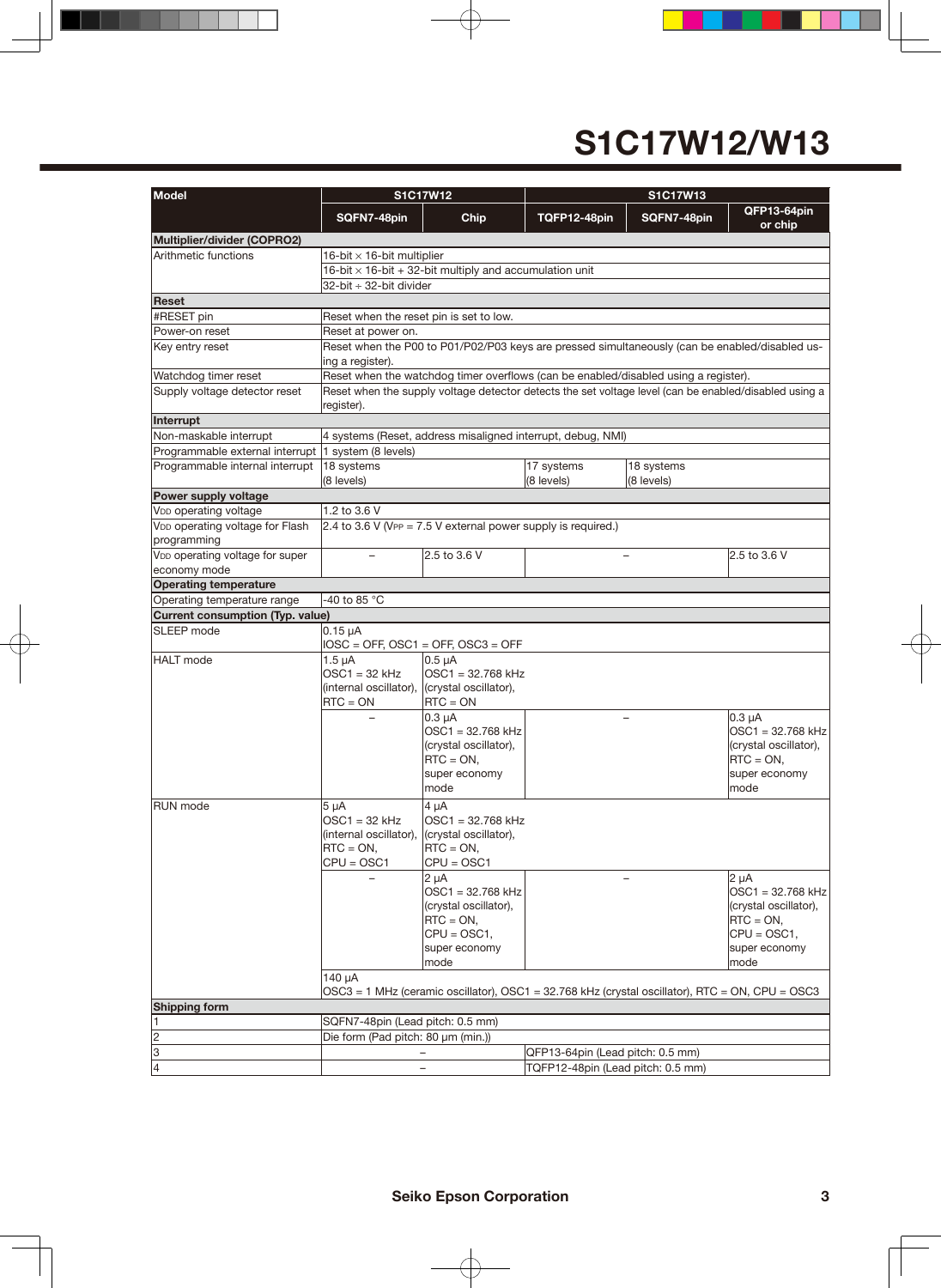### ■ **BLOCK DIAGRAMS**



 \*1 These pins do not exist in the SQFN7-48pin package.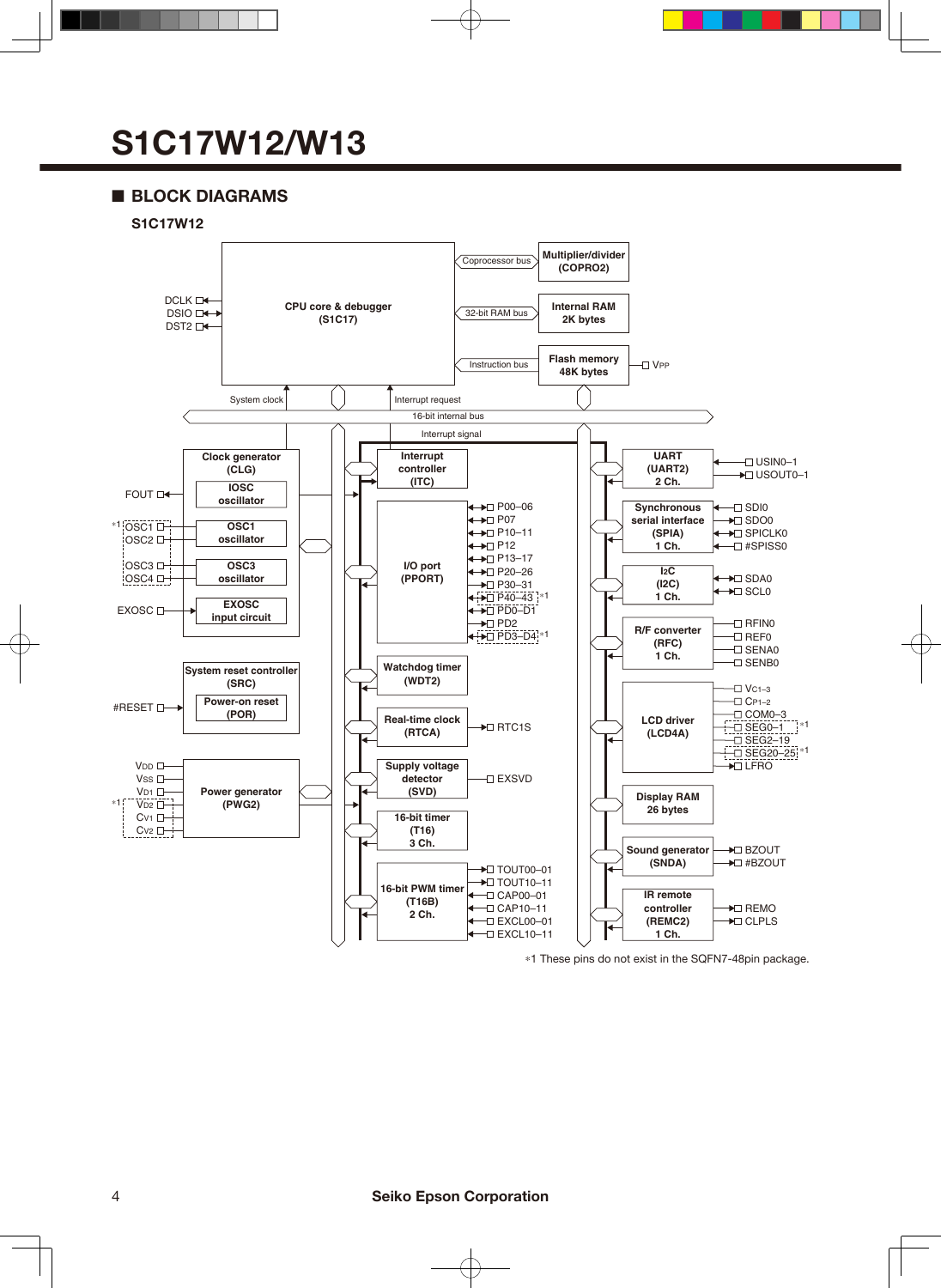

\*1 These pins do not exist in the TQFP12-48pin package. \*2 These pins do not exist in the SQFN7-48pin package.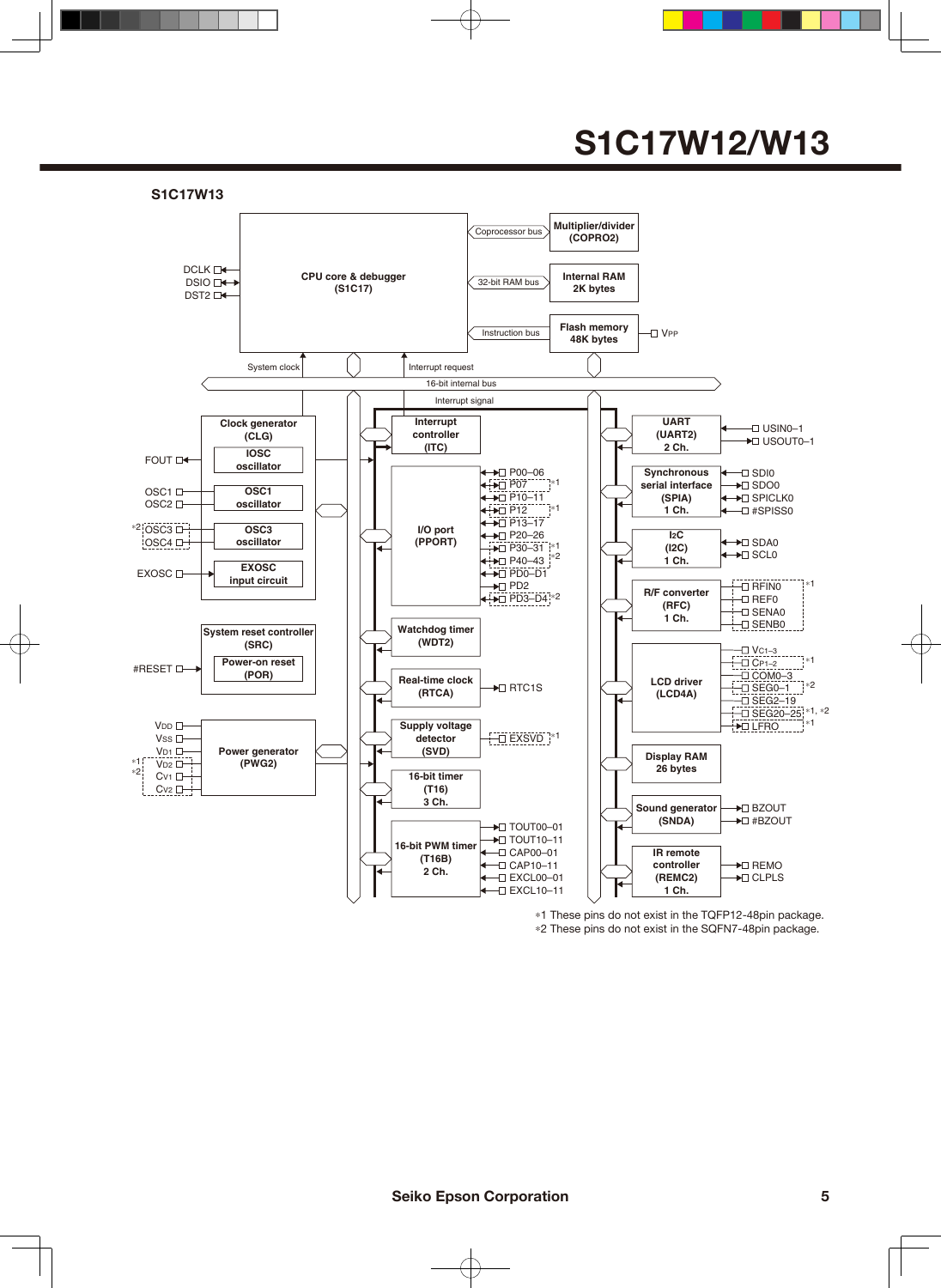#### ■ **PIN CONFIGURATION DIAGRAMS**

#### **S1C17W12 (SQFN7-48pin)**



**Note**: The model in this package cannot be placed into super economy mode, as it does not have the V<sub>D2</sub>, C<sub>V1</sub>, and C<sub>V2</sub> pins.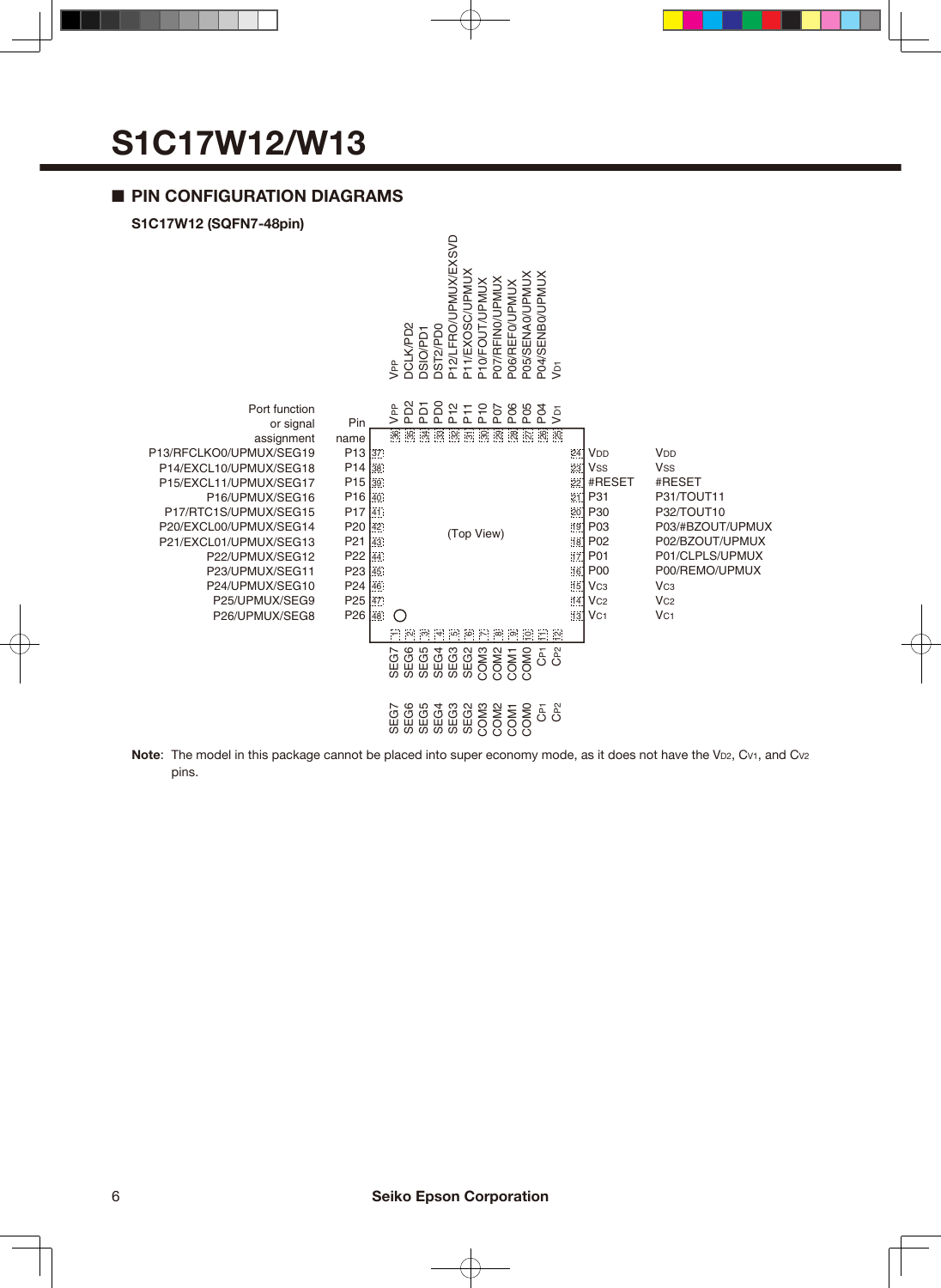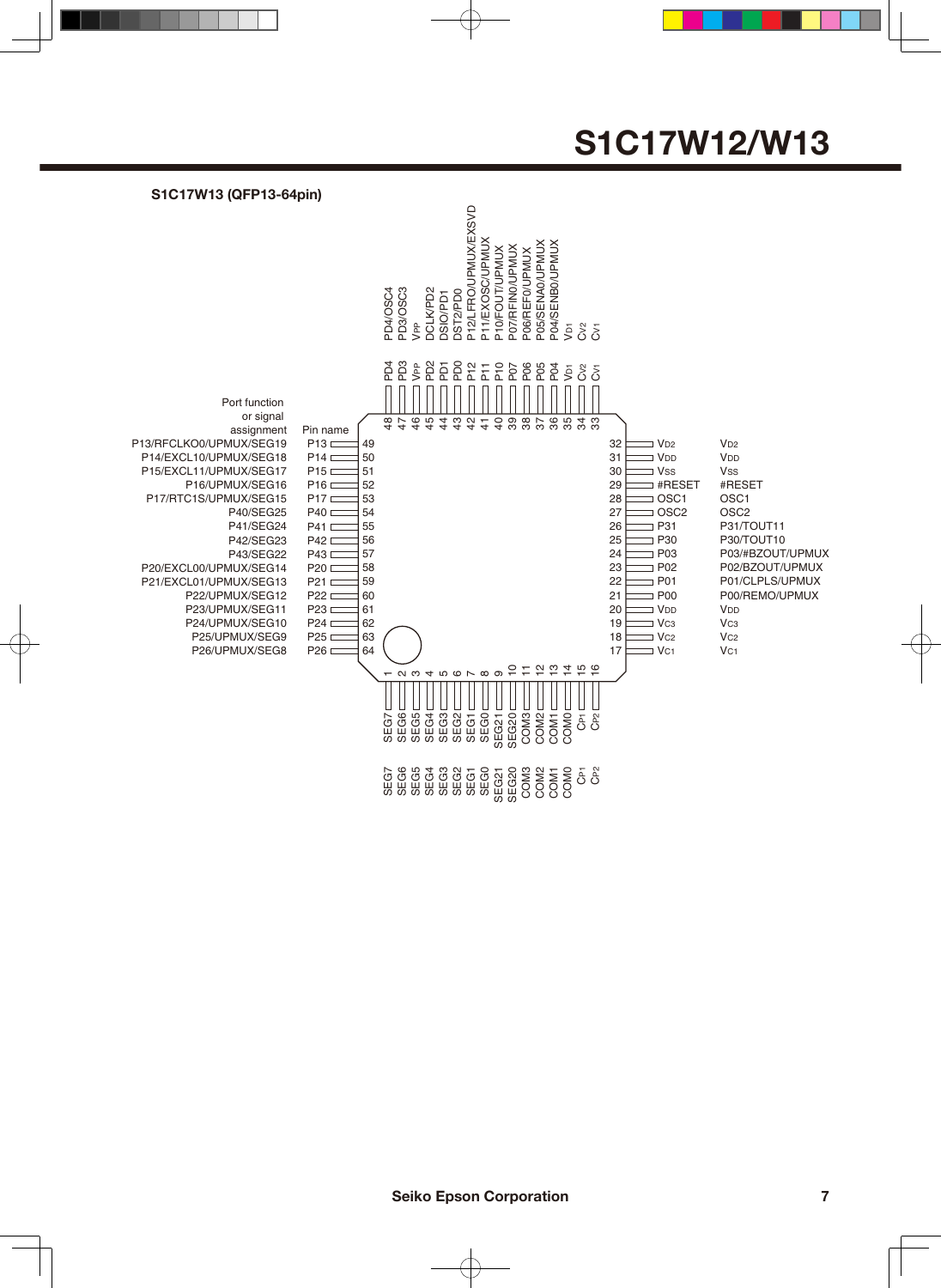#### **S1C17W13 (SQFN7-48pin)**



Note: The model in this package cannot be placed into super economy mode, as it does not have the V<sub>D2</sub>, C<sub>V1</sub>, and C<sub>V2</sub> pins.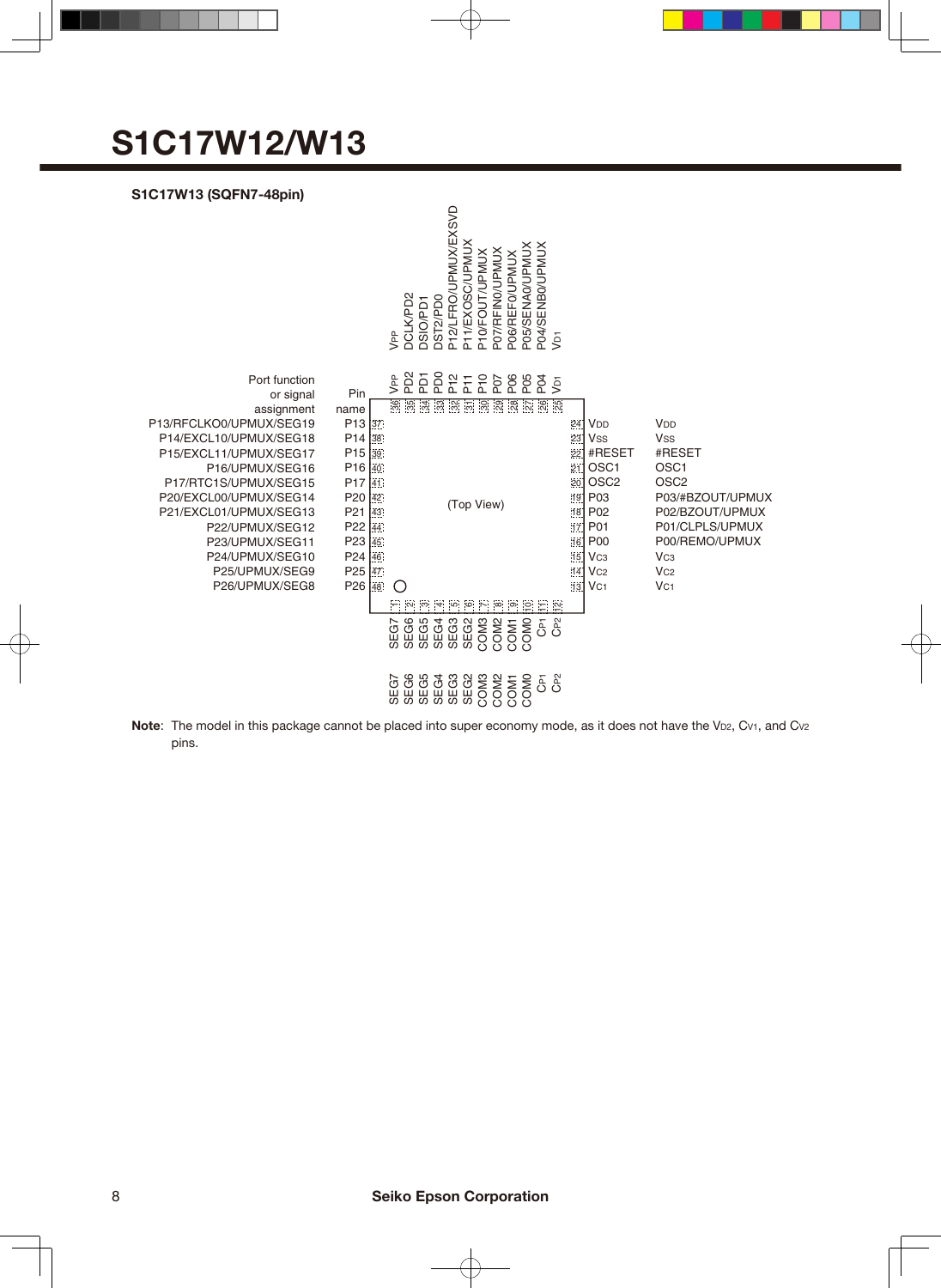

Note: The model in this package cannot be placed into super economy mode, as it does not have the V<sub>D2</sub>, C<sub>V1</sub>, and C<sub>V2</sub> pins.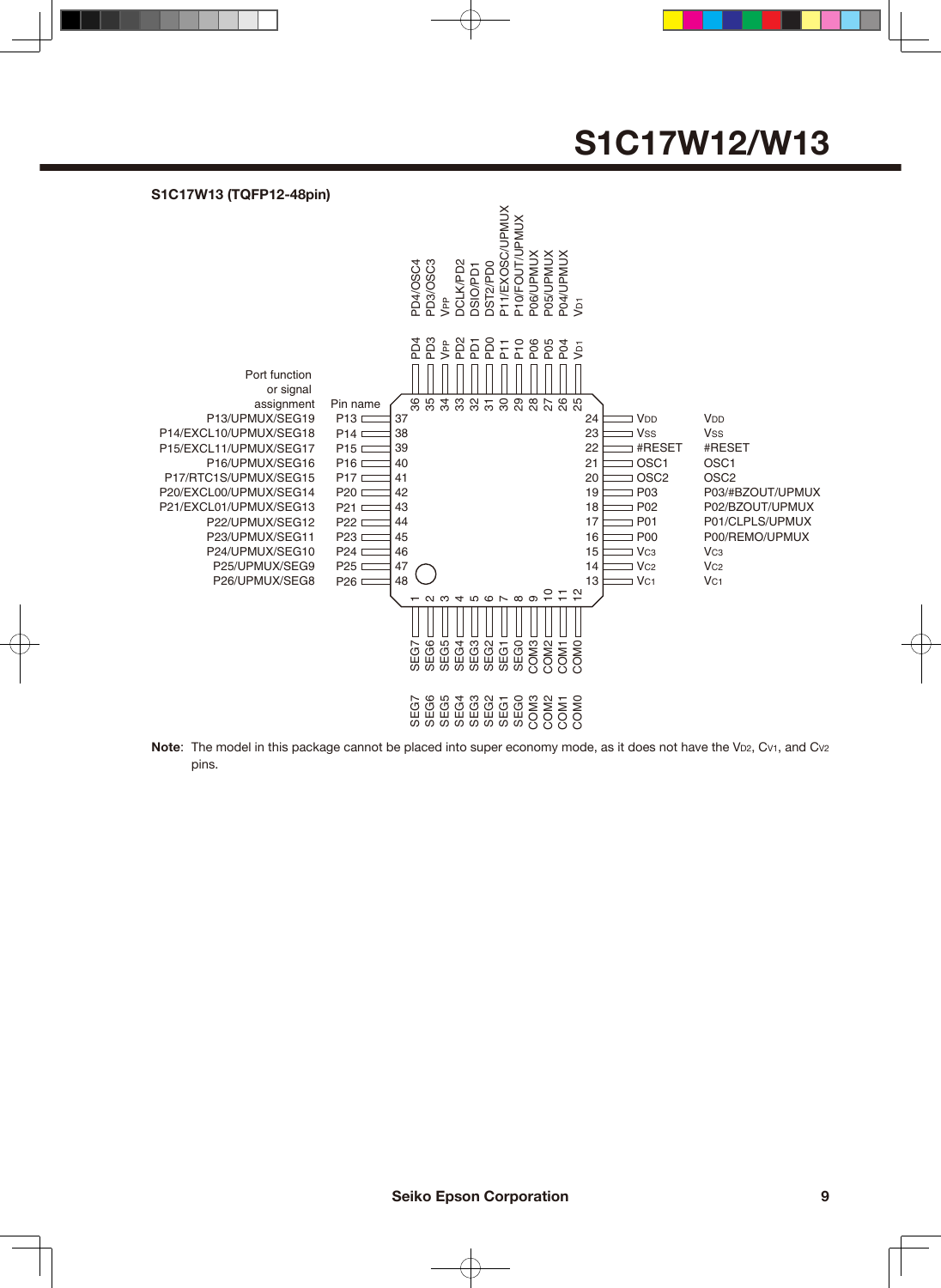#### **S1C17W12/W13 (Chip)**

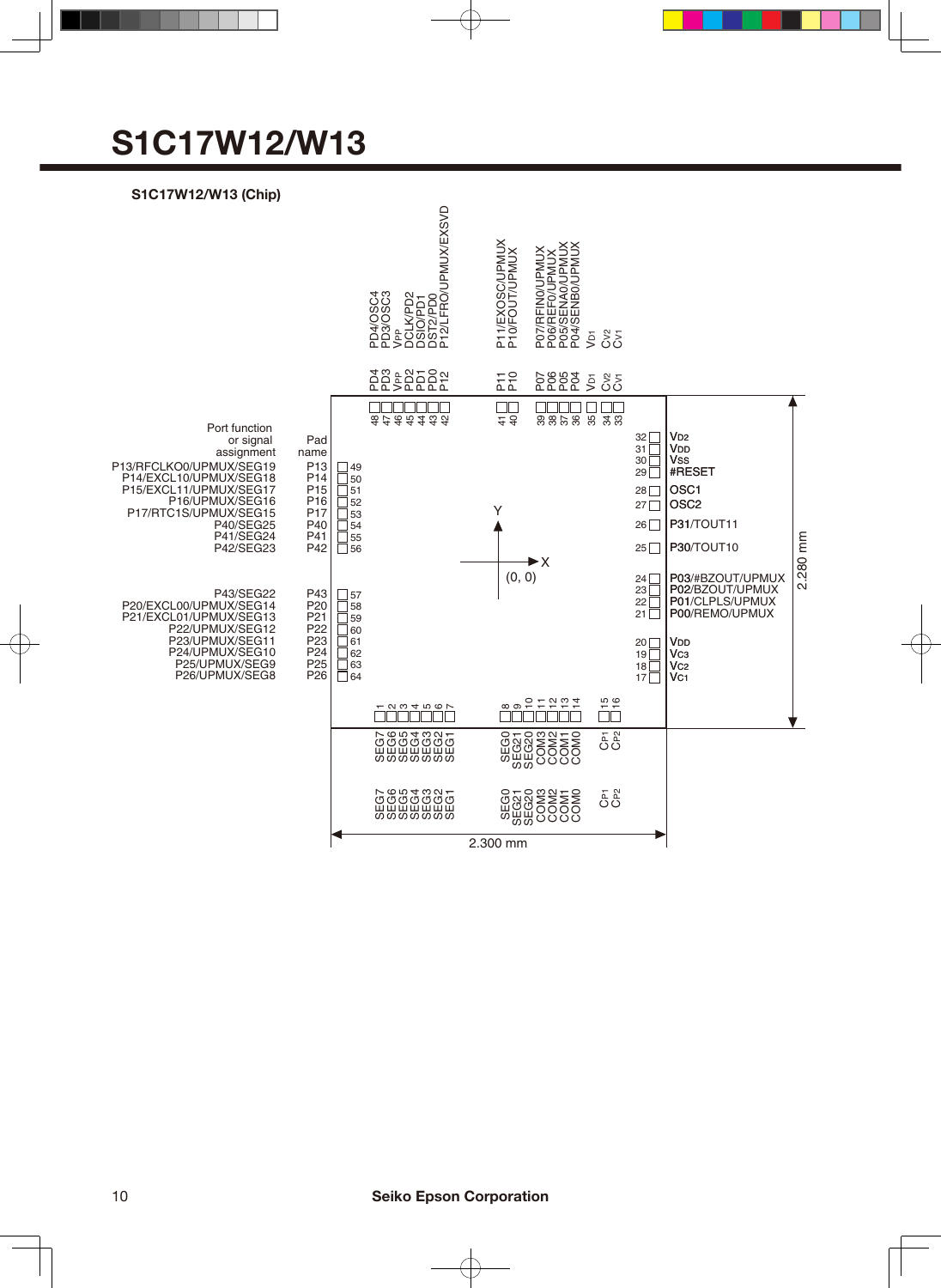#### ■ **PIN DESCRIPTIONS**

#### **Symbol meanings**

Assigned signal: The signal listed at the top of each pin is assigned in the initial state. The pin function must be switched via software to assign another signal (see the "I/O Ports" chapter).

| $I/O$ :                       |               | $=$ Input                                |  |  |  |  |  |  |  |
|-------------------------------|---------------|------------------------------------------|--|--|--|--|--|--|--|
|                               | 0             | $=$ Output                               |  |  |  |  |  |  |  |
|                               | 1/O           | $=$ Input/output                         |  |  |  |  |  |  |  |
|                               | Ρ             | $=$ Power supply                         |  |  |  |  |  |  |  |
|                               | А             | = Analog signal                          |  |  |  |  |  |  |  |
|                               | Hi-Z          | $=$ High impedance state                 |  |  |  |  |  |  |  |
| Initial state:                | $I$ (Pull-up) | $=$ Input with pulled up                 |  |  |  |  |  |  |  |
|                               |               | $I$ (Pull-down) = Input with pulled down |  |  |  |  |  |  |  |
|                               | Hi-Z          | $=$ High impedance state                 |  |  |  |  |  |  |  |
|                               | O(H)          | $=$ High level output                    |  |  |  |  |  |  |  |
|                               | O (L)         | $=$ Low level output                     |  |  |  |  |  |  |  |
| Tolerant fail-safe structure: |               |                                          |  |  |  |  |  |  |  |

 $\checkmark$  = Over voltage tolerant fail-safe type I/O cell included (see the "I/O Ports" chapter) The over voltage tolerant fail-safe type I/O cell allows interfacing without passing unnecessary current even if a voltage exceeding VDD is applied to the port. Also unnecessary current is not consumed when the port is externally biased without supplying VDD.

|                       |                           |              |                          |                                           |                                                     |              |              |            | W <sub>13</sub> |                          |
|-----------------------|---------------------------|--------------|--------------------------|-------------------------------------------|-----------------------------------------------------|--------------|--------------|------------|-----------------|--------------------------|
| Pin/pad<br>name       | <b>Assigned</b><br>signal | I/O          | <b>Initial</b><br>state  | <b>Tolerant</b><br>fail-safe<br>structure | <b>Function</b>                                     | Chip         | SQFN7-48pin  | 64pin/Chip | SQFN7-48pin     | TQFP12-48pin             |
| <b>V<sub>DD</sub></b> | V <sub>DD</sub>           | P            | $\equiv$                 | $\equiv$                                  | Power supply (+)                                    | ✓            |              |            |                 | $\checkmark$             |
| <b>Vss</b>            | Vss                       | P            | -                        | $\overline{\phantom{0}}$                  | <b>GND</b>                                          | ✓            | ✓            | ✓          | ✓               | $\checkmark$             |
| <b>V<sub>PP</sub></b> | V <sub>PP</sub>           | P            | $\overline{\phantom{0}}$ | -                                         | Power supply for Flash programming                  | ✓            | ✓            |            | ✓               | ✓                        |
| V <sub>D1</sub>       | V <sub>D1</sub>           | Α            | -                        | $\overline{\phantom{0}}$                  | DC-DC converter output                              | ✓            | ✓            | ✓          | ✓               | ✓                        |
| $V_{D2}$              | $V_{D2}$                  | A            | $\qquad \qquad -$        | $\overline{\phantom{0}}$                  | DC-DC converter stabilization capacitor connect pin | ✓            |              | ✓          |                 | $\overline{\phantom{a}}$ |
| $Cv1-2$               | $Cv1-2$                   | A            | -                        | -                                         | DC-DC converter charge pump capacitor connect pins  | ✓            |              | ✓          |                 | $\overline{\phantom{0}}$ |
| $VC1-3$               | $VC1-3$                   | P            | -                        | -                                         | LCD panel driver power supply                       | ✓            | ✓            | ✓          | ✓               | $\checkmark$             |
| $C_{P1-2}$            | $C_{P1-2}$                | A            |                          |                                           | LCD power supply booster capacitor connect pins     | ✓            | ✓            | ✓          | ✓               |                          |
| OSC1                  | OSC1                      | A            |                          |                                           | OSC1 oscillator circuit input                       | ✓            |              | ✓          | ✓               | $\checkmark$             |
| OSC <sub>2</sub>      | OSC <sub>2</sub>          | A            |                          |                                           | OSC1 oscillator circuit output                      | ✓            |              | ✓          | ✓               | $\checkmark$             |
| #RESET                | #RESET                    | $\mathbf{I}$ | I (Pull-up)              | $\overline{\phantom{0}}$                  | Reset input                                         | ✓            | ✓            | ✓          | ✓               | $\checkmark$             |
| P <sub>00</sub>       | P00                       | 1/O          | $Hi-Z$                   | ℐ                                         | I/O port                                            |              | ✓            | ✓          | ℐ               | ✓                        |
|                       | <b>REMO</b>               | $\circ$      |                          |                                           | IR remote controller transmit data output           | ✓            | ✓            | ✓          | ✓               | ✓                        |
|                       | <b>UPMUX</b>              | 1/O          |                          |                                           | User-selected I/O (universal port multiplexer)      |              | ✓            | ✓          | ✓               | ✓                        |
| P01                   | P01                       | 1/O          | $Hi-Z$                   | ✓                                         | I/O port                                            |              | ✓            | ✓          | ✓               | ✓                        |
|                       | <b>CLPLS</b>              | $\circ$      |                          |                                           | IR remote controller clear pulse output             |              |              |            |                 | $\checkmark$             |
|                       | <b>UPMUX</b>              | 1/O          |                          |                                           | User-selected I/O (universal port multiplexer)      | ✓            | ✓            |            |                 | $\checkmark$             |
| P02                   | P <sub>02</sub>           | 1/O          | $Hi-Z$                   | ✓                                         | I/O port                                            |              | $\checkmark$ | ✓          |                 | $\checkmark$             |
|                       | <b>BZOUT</b>              | $\circ$      |                          |                                           | Sound generator output                              | ✓            | ✓            | ✓          | ✓               | $\checkmark$             |
|                       | <b>UPMUX</b>              | 1/O          |                          |                                           | User-selected I/O (universal port multiplexer)      | ✓            | ✓            | ✓          | ✓               | $\checkmark$             |
| P <sub>03</sub>       | P <sub>03</sub>           | 1/O          | $Hi-Z$                   | ✓                                         | I/O port                                            | ✓            | ✓            | ℐ          | ✓               | ✓                        |
|                       | #BZOUT                    | $\circ$      |                          |                                           | Sound generator inverted output                     | ✓            | ✓            | ✓          | ✓               | ✓                        |
|                       | <b>UPMUX</b>              | 1/O          |                          |                                           | User-selected I/O (universal port multiplexer)      | ✓            | ✓            | ✓          | ✓               | ✓                        |
| P04                   | P04                       | 1/O          | $Hi-Z$                   | -                                         | I/O port                                            | ✓            | ✓            | ✓          | ✓               | ✓                        |
|                       | SENB <sub>0</sub>         | A            |                          |                                           | R/F converter Ch.0 sensor B oscillator pin          | ✓            | ✓            |            |                 |                          |
|                       | <b>UPMUX</b>              | 1/O          |                          |                                           | User-selected I/O (universal port multiplexer)      | ✓            | ✓            | ✓          | ✓               | $\checkmark$             |
| P05                   | P05                       | 1/O          | $Hi-Z$                   | $\equiv$                                  | I/O port                                            | ✓            | ✓            | ✓          | ✓               | $\checkmark$             |
|                       | SENA0                     | Α            |                          |                                           | R/F converter Ch.0 sensor A oscillator pin          | $\checkmark$ | ✓            | ✓          | ✓               |                          |
|                       | <b>UPMUX</b>              | 1/O          |                          |                                           | User-selected I/O (universal port multiplexer)      | ✓            | ✓            | ✓          | ✓               | $\checkmark$             |
| P06                   | P06                       | 1/O          | $Hi-Z$                   |                                           | I/O port                                            | ✓            | ✓            | ✓          | ✓               | ✓                        |
|                       | REF <sub>0</sub>          | Α            |                          |                                           | R/F converter Ch.0 reference oscillator pin         | ✓            | ✓            |            |                 |                          |
|                       | <b>UPMUX</b>              | 1/O          |                          |                                           | User-selected I/O (universal port multiplexer)      | ✓            |              |            |                 | $\checkmark$             |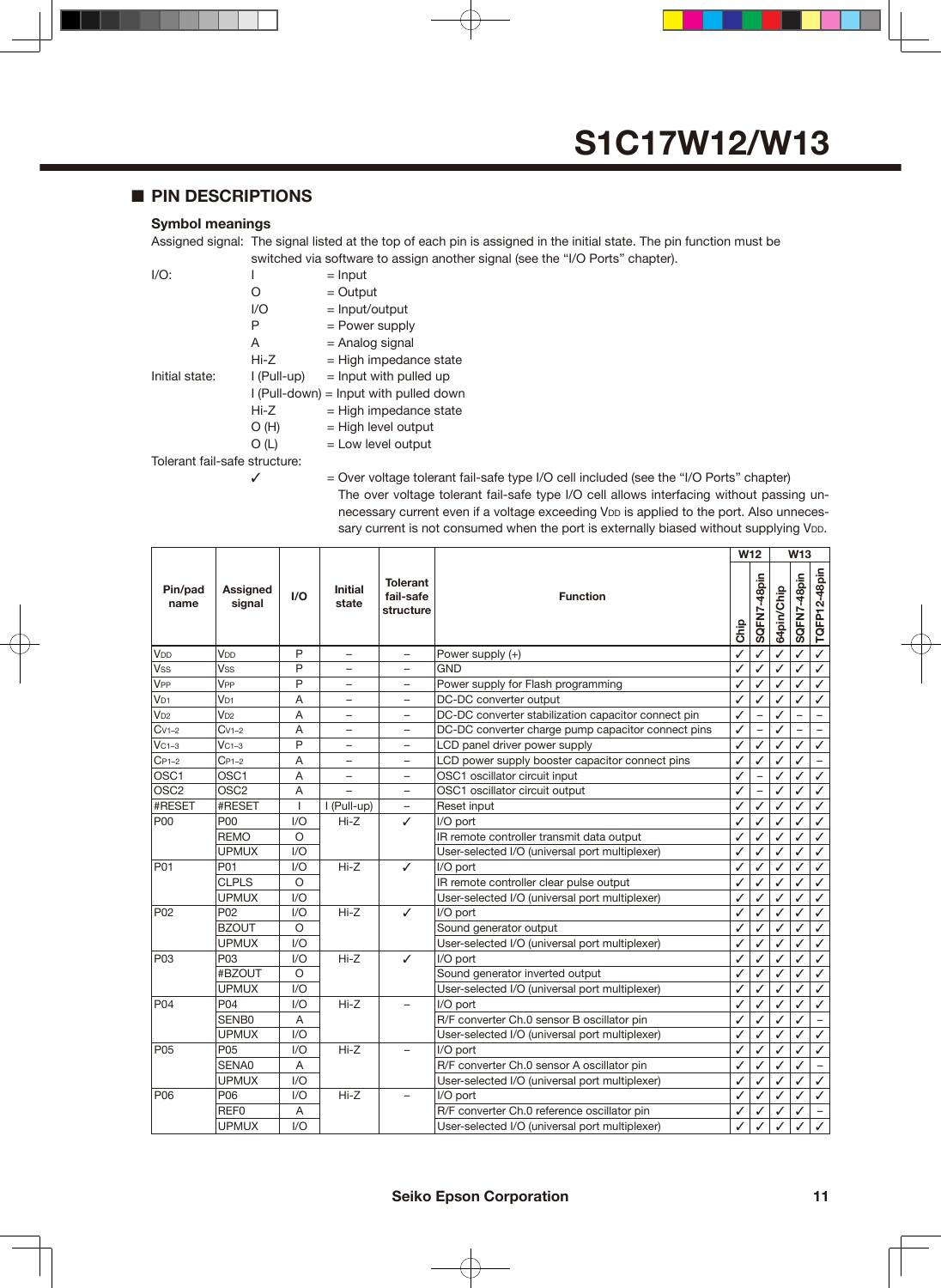|                 |                         |                              |                         |                                           |                                                                                               |              | W12          |            | <b>W13</b>                    |                          |
|-----------------|-------------------------|------------------------------|-------------------------|-------------------------------------------|-----------------------------------------------------------------------------------------------|--------------|--------------|------------|-------------------------------|--------------------------|
| Pin/pad<br>name | Assigned<br>signal      | I/O                          | <b>Initial</b><br>state | <b>Tolerant</b><br>fail-safe<br>structure | <b>Function</b>                                                                               |              |              | 64pin/Chip | SQFN7-48pin                   | TQFP12-48pin             |
| P07             | P07                     | 1/O                          | $Hi-Z$                  | $\overline{\phantom{0}}$                  | I/O port                                                                                      |              | ✓            | ✓          | ✓                             | $\overline{\phantom{0}}$ |
|                 | <b>RFIN0</b>            | A                            |                         |                                           | R/F converter Ch.0 oscillation input                                                          | ✓            |              |            |                               |                          |
|                 | <b>UPMUX</b>            | I/O                          |                         |                                           | User-selected I/O (universal port multiplexer)                                                | ✓            | $\checkmark$ | ✓          | ✓                             | $\overline{\phantom{0}}$ |
| P <sub>10</sub> | P10                     | 1/O                          | $Hi-Z$                  | ✓                                         | I/O port                                                                                      |              | ✓            | ✓          | ✓                             | ✓                        |
|                 | <b>FOUT</b>             | $\circ$                      |                         |                                           | Clock external output                                                                         | ✓            | ✓            | ✓          | ✓                             | ✓                        |
|                 | <b>UPMUX</b>            | 1/O                          |                         |                                           | User-selected I/O (universal port multiplexer)                                                | ✓            | ✓            | ✓          | ✓                             | ✓                        |
| P <sub>11</sub> | P11                     | 1/O                          | $Hi-Z$                  | ✓                                         | I/O port                                                                                      | ✓            | ✓            |            | ✓                             | ✓                        |
|                 | <b>EXOSC</b>            | $\mathbf{I}$                 |                         |                                           | Clock generator external clock input                                                          | ✓            | ✓            |            | ✓                             | ✓                        |
|                 | <b>UPMUX</b>            | I/O                          |                         |                                           | User-selected I/O (universal port multiplexer)                                                | ✓            | ✓            | ✓          | ✓                             | ✓                        |
| P <sub>12</sub> | P <sub>12</sub><br>LFRO | 1/O                          | Hi-Z                    | ✓                                         | I/O port                                                                                      | ✓            | ✓<br>✓       | ✓<br>✓     | ✓                             | $\overline{\phantom{0}}$ |
|                 | <b>UPMUX</b>            | O<br>1/O                     |                         |                                           | LCD frame signal monitor output<br>User-selected I/O (universal port multiplexer)             | ✓            | ✓            |            | ✓<br>✓                        |                          |
|                 | <b>EXSVD</b>            | A                            |                         |                                           | External power supply voltage detection input                                                 | ✓            | ✓            |            | ✓                             |                          |
| P <sub>13</sub> | P <sub>13</sub>         | 1/O                          | $Hi-Z$                  | ✓                                         | I/O port                                                                                      | ✓            | ✓            | ✓          | ✓                             | ✓                        |
|                 | RFCLKO0                 | $\circ$                      |                         |                                           | R/F converter Ch.0 clock monitor output                                                       | ✓            | ✓            | ✓          | ✓                             |                          |
|                 | <b>UPMUX</b>            | I/O                          |                         |                                           | User-selected I/O (universal port multiplexer)                                                | ✓            | ✓            | ✓          | ✓                             | ✓                        |
|                 | SEG19                   | A                            |                         |                                           | LCD segment output                                                                            |              | ✓            |            | ✓                             | ✓                        |
| P <sub>14</sub> | P <sub>14</sub>         | 1/O                          | $Hi-Z$                  | ✓                                         | I/O port                                                                                      | ✓            | ✓            |            | ✓                             | ✓                        |
|                 | EXCL10                  | $\overline{1}$               |                         |                                           | 16-bit PWM timer Ch.1 event counter input 0                                                   | ✓            | ✓            | ✓          | ✓                             | ✓                        |
|                 | <b>UPMUX</b>            | 1/O                          |                         |                                           | User-selected I/O (universal port multiplexer)                                                | ✓            | ✓            | ✓          | ✓                             | ✓                        |
|                 | SEG18                   | A                            |                         |                                           | LCD segment output                                                                            | ✓            | ✓            | ✓          | ✓                             | ✓                        |
| P <sub>15</sub> | P <sub>15</sub>         | I/O                          | $Hi-Z$                  | ✓                                         | I/O port                                                                                      |              | ✓            |            | ✓                             | ✓                        |
|                 | EXCL11                  | $\mathbf{I}$                 |                         |                                           | 16-bit PWM timer Ch.1 event counter input 1                                                   | ✓            |              |            |                               | ✓                        |
|                 | <b>UPMUX</b>            | 1/O                          |                         |                                           | User-selected I/O (universal port multiplexer)                                                | ✓            | ✓            | ✓          | ✓                             | ✓                        |
|                 | SEG17                   | A                            |                         |                                           | LCD segment output                                                                            | ✓            | ✓            | ✓          | ✓                             | ✓                        |
| P <sub>16</sub> | P16                     | 1/O                          | $Hi-Z$                  | ✓                                         | I/O port                                                                                      | ✓            | ✓            | ✓          | ✓                             | ✓                        |
|                 | <b>UPMUX</b>            | 1/O                          |                         |                                           | User-selected I/O (universal port multiplexer)                                                | ✓            | ✓            | ✓          | ✓                             | ✓                        |
|                 | SEG16                   | A                            |                         |                                           | LCD segment output                                                                            | ✓            | ✓            |            |                               | ✓                        |
| P <sub>17</sub> | P <sub>17</sub>         | I/O                          | Hi-Z                    | ✓                                         | I/O port                                                                                      | ✓            | ✓            | ✓          | ✓                             | ✓                        |
|                 | RTC1S                   | $\circ$                      |                         |                                           | Real-time clock 1-second cycle pulse output                                                   | ✓            | ✓            | ✓          | ✓                             | ✓                        |
|                 | <b>UPMUX</b>            | 1/O                          |                         |                                           | User-selected I/O (universal port multiplexer)                                                | ✓            | ✓            | ✓          | ✓                             | ✓                        |
|                 | <b>SEG15</b>            | Α                            |                         |                                           | LCD segment output                                                                            | ✓            | ✓            | ✓          | ✓                             | ✓                        |
| P <sub>20</sub> | P20                     | I/O                          | $Hi-Z$                  | ✓                                         | I/O port                                                                                      |              |              |            |                               | ✓                        |
|                 | EXCL00<br><b>UPMUX</b>  | $\mathbf{I}$                 |                         |                                           | 16-bit PWM timer Ch.0 event counter input 0<br>User-selected I/O (universal port multiplexer) | ✓<br>Í       | ✓<br>./      | ✓<br>J     | ✓<br>✓                        | ✓<br>$\checkmark$        |
|                 | SEG14                   | $\mathsf{I}/\mathsf{O}$<br>Α |                         |                                           | LCD segment output                                                                            | $\checkmark$ | ✓            | ✓          | ✓                             | ✓                        |
| P <sub>21</sub> | P21                     | 1/O                          | Hi-Z                    | ✓                                         | I/O port                                                                                      | ✓            | ✓            | ✓          | ✓                             | ✓                        |
|                 | EXCL01                  | $\mathbf{I}$                 |                         |                                           | 16-bit PWM timer Ch.0 event counter input 1                                                   | ✓            | ✓            | ✓          | ✓                             | ✓                        |
|                 | <b>UPMUX</b>            | I/O                          |                         |                                           | User-selected I/O (universal port multiplexer)                                                | ✓            | ✓            |            | ✓                             | ✓                        |
|                 | SEG <sub>13</sub>       | Α                            |                         |                                           | LCD segment output                                                                            | ✓            | ✓            | ✓          | ✓                             | ✓                        |
| P <sub>22</sub> | P22                     | I/O                          | Hi-Z                    | ✓                                         | I/O port                                                                                      | ✓            | ✓            | ✓          | ✓                             | ✓                        |
|                 | <b>UPMUX</b>            | I/O                          |                         |                                           | User-selected I/O (universal port multiplexer)                                                | ✓            | ✓            | ✓          | ✓                             | ✓                        |
|                 | SEG12                   | Α                            |                         |                                           | LCD segment output                                                                            |              |              |            |                               | ✓                        |
| P <sub>23</sub> | P <sub>23</sub>         | I/O                          | Hi-Z                    | $\checkmark$                              | I/O port                                                                                      | ✓            |              |            |                               | ✓                        |
|                 | <b>UPMUX</b>            | 1/O                          |                         |                                           | User-selected I/O (universal port multiplexer)                                                | ✓            | ✓            | ✓          | ✓                             | ✓                        |
|                 | SEG11                   | Α                            |                         |                                           | LCD segment output                                                                            | ✓            | ✓            | ✓          | ✓                             | ✓                        |
| P24             | P24                     | 1/O                          | Hi-Z                    | ✓                                         | I/O port                                                                                      | ✓            | ✓            | ✓          | ✓                             | ✓                        |
|                 | <b>UPMUX</b>            | I/O                          |                         |                                           | User-selected I/O (universal port multiplexer)                                                | ✓            | ✓            | ✓          | ✓                             | ✓                        |
|                 | SEG10                   | A                            |                         |                                           | LCD segment output                                                                            | ✓            | ✓            |            | ✓                             | ✓                        |
| P25             | P <sub>25</sub>         | I/O                          | Hi-Z                    | ✓                                         | I/O port                                                                                      | ✓            | ✓            | ✓          | ✓                             | ✓                        |
|                 | <b>UPMUX</b>            | 1/O                          |                         |                                           | User-selected I/O (universal port multiplexer)                                                | ✓            | ✓            | ✓          | ✓                             | ✓                        |
|                 | SEG9                    | A                            |                         |                                           | LCD segment output                                                                            | ✓            | ✓            | ✓          | ✓                             | ✓                        |
| P26             | P26                     | I/O                          | Hi-Z                    | ✓                                         | I/O port                                                                                      | ✓            | ✓            |            | ✓                             | ✓                        |
|                 | <b>UPMUX</b>            | 1/O                          |                         |                                           | User-selected I/O (universal port multiplexer)                                                | ✓            |              |            | ✓                             | ✓                        |
| P30             | SEG8<br>P30             | A<br>O                       | Hi-Z                    | $\overline{\phantom{0}}$                  | LCD segment output<br>LED drive port                                                          | ✓            | ✓            | ✓          | ✓<br>$\overline{\phantom{a}}$ | ✓                        |
|                 | TOUT10                  | O                            |                         |                                           | 16-bit PWM timer Ch.1 PWM output 0                                                            | ✓<br>✓       | ✓            | ✓          |                               | $\qquad \qquad -$        |
|                 |                         |                              |                         |                                           |                                                                                               |              |              |            |                               |                          |

#### 12 **Seiko Epson Corporation**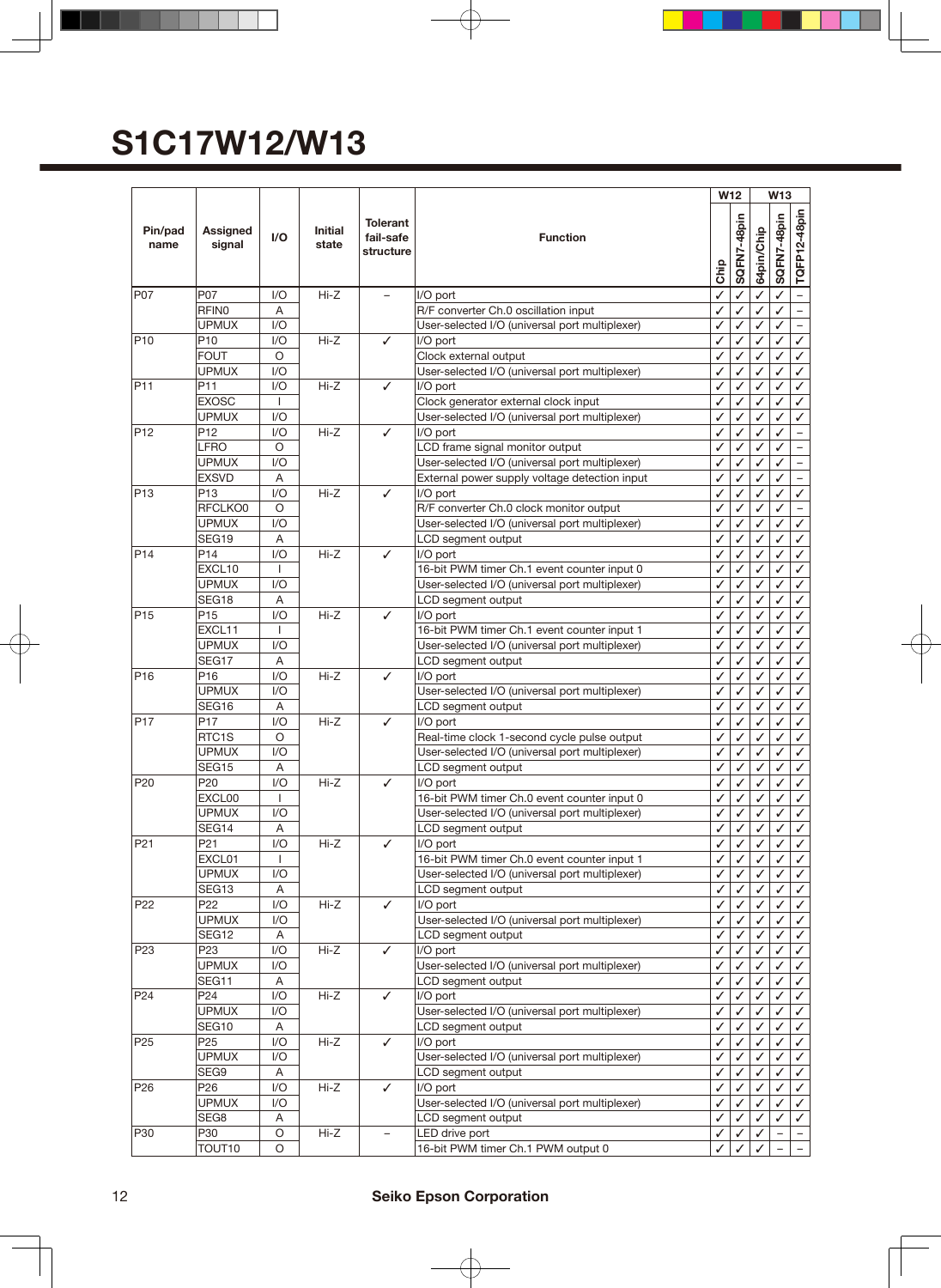|                 |                             |                |                         |                                           |                                     |      | W <sub>12</sub> |            | W <sub>13</sub>          |                          |
|-----------------|-----------------------------|----------------|-------------------------|-------------------------------------------|-------------------------------------|------|-----------------|------------|--------------------------|--------------------------|
| Pin/pad<br>name | <b>Assigned</b><br>signal   | I/O            | <b>Initial</b><br>state | <b>Tolerant</b><br>fail-safe<br>structure | <b>Function</b>                     | Chip | SQFN7-48pin     | 64pin/Chip | SQFN7-48pin              | TQFP12-48pin             |
| P31             | P31                         | $\circ$        | $Hi-Z$                  | $\overline{\phantom{0}}$                  | LED drive port                      | ✓    | ✓               |            |                          | -                        |
|                 | TOUT <sub>11</sub>          | $\circ$        |                         |                                           | 16-bit PWM timer Ch.1 PWM output 1  | ✓    |                 |            |                          | -                        |
| P40             | P40                         | VQ             | $Hi-Z$                  | ✓                                         | I/O port                            |      |                 |            |                          |                          |
|                 | SEG <sub>25</sub>           | A              |                         |                                           | LCD segment output                  | ✓    | -               |            | $\overline{\phantom{0}}$ | $\overline{\phantom{0}}$ |
| P41             | P41                         | 1/O            | $Hi-Z$                  | ✓                                         | I/O port                            | ✓    |                 | ✓          |                          | -                        |
|                 | SEG24                       | A              |                         |                                           | LCD segment output                  | ✓    |                 |            |                          | $\overline{\phantom{0}}$ |
| P42             | P42                         | VQ             | $Hi-Z$                  | ✓                                         | I/O port                            | ✓    |                 | ✓          |                          | -                        |
|                 | SEG <sub>23</sub>           | A              |                         |                                           | LCD segment output                  |      |                 |            |                          |                          |
| P43             | P43                         | VQ             | $Hi-Z$                  | ✓                                         | I/O port                            | ✓    |                 |            |                          | $\overline{\phantom{0}}$ |
|                 | SEG22                       | A              |                         |                                           | LCD segment output                  | ✓    |                 | ✓          |                          |                          |
| PD <sub>0</sub> | DST <sub>2</sub>            | $\circ$        | O(L)                    | ✓                                         | On-chip debugger status output<br>✓ |      | ✓               |            | ✓                        | $\checkmark$             |
|                 | P <sub>D0</sub>             | 1/O            |                         |                                           | I/O port                            |      | ✓               |            | $\checkmark$             | $\checkmark$             |
| PD <sub>1</sub> | <b>DSIO</b>                 | 1/O            | I (Pull-up)             | ✓                                         | On-chip debugger data input/output  |      |                 |            |                          | $\checkmark$             |
|                 | PD <sub>1</sub>             | 1/O            |                         |                                           | I/O port                            | ✓    |                 |            | ✓                        | $\checkmark$             |
| PD <sub>2</sub> | <b>DCLK</b>                 | $\circ$        | O(H)                    | $\overline{\phantom{0}}$                  | On-chip debugger clock output       |      |                 |            | ✓                        | $\checkmark$             |
|                 | P <sub>D</sub> <sub>2</sub> | $\circ$        |                         |                                           | Output port                         |      | ✓               | ℐ          | ✓                        | $\checkmark$             |
| PD <sub>3</sub> | PD <sub>3</sub>             | 1/O            | $Hi-Z$                  | $\overline{\phantom{0}}$                  | I/O port                            |      |                 |            | $\overline{\phantom{0}}$ | $\checkmark$             |
|                 | OSC <sub>3</sub>            | A              |                         |                                           | OSC3 oscillator circuit input       |      |                 |            |                          | $\checkmark$             |
| PD <sub>4</sub> | PD <sub>4</sub>             | 1/O            | $Hi-Z$                  | $\overline{\phantom{0}}$                  | I/O port                            | ✓    |                 |            |                          | $\checkmark$             |
|                 | OSC <sub>4</sub>            | $\overline{A}$ |                         |                                           | OSC3 oscillator circuit output      |      |                 |            |                          | $\checkmark$             |
| COM0-3          | COM0-3                      | A              | $Hi-Z$                  | $\overline{\phantom{0}}$                  | LCD common output                   |      |                 |            | ✓                        | $\checkmark$             |
| SEG0-1          | SEG0-1                      | A              | $Hi-Z$                  | $\overline{\phantom{0}}$                  | LCD segment output                  |      |                 |            |                          | $\checkmark$             |
| <b>SEG2-7</b>   | <b>SEG2-7</b>               | Α              | $Hi-Z$                  | $\qquad \qquad -$                         | LCD segment output                  |      |                 |            | ✓                        | $\checkmark$             |
| SEG20-21        | SEG20-21                    | A              | $Hi-Z$                  | $\equiv$                                  | LCD segment output                  |      |                 |            |                          |                          |

#### **Universal port multiplexer (UPMUX)**

The universal port multiplexer (UPMUX) allows software to select the peripheral circuit input/output function to be assigned to each pin from those listed below. Note, however, that a function cannot be assigned to two or more pins simultaneously.

| <b>Peripheral circuit</b>           | Signal to be assigned | $\mathsf{I}/\mathsf{O}$ | Channel number $n$ | <b>Function</b>                      |
|-------------------------------------|-----------------------|-------------------------|--------------------|--------------------------------------|
| Synchronous serial interface (SPIA) | SDIn                  |                         | $n=0$              | SPIA Ch.n data input                 |
|                                     | <b>SDOn</b>           | O                       |                    | SPIA Ch.n data output                |
|                                     | <b>SPICLKn</b>        | 1/O                     |                    | SPIA Ch.n clock input/output         |
|                                     | #SPISSn               |                         |                    | SPIA Ch.n slave-select input         |
| $ $ <sup>2</sup> C ( $ $ 2C)        | <b>SCLn</b>           | 1/O                     | $n=0$              | I2C Ch.n clock input/output          |
|                                     | <b>SDAn</b>           | 1/O                     |                    | I2C Ch.n data input/output           |
| UART (UART2)                        | <b>USINn</b>          |                         | $n = 0, 1$         | UART2 Ch.n data input                |
|                                     | USOUTn                | O                       |                    | UART2 Ch.n data output               |
| 16-bit PWM timer (T16B)             | TOUTn0/CAPn0          | 1/O                     | $n = 0.1$          | T16B Ch.n PWM output/capture input 0 |
|                                     | TOUTn1/CAPn1          | 1/O                     |                    | T16B Ch.n PWM output/capture input 1 |